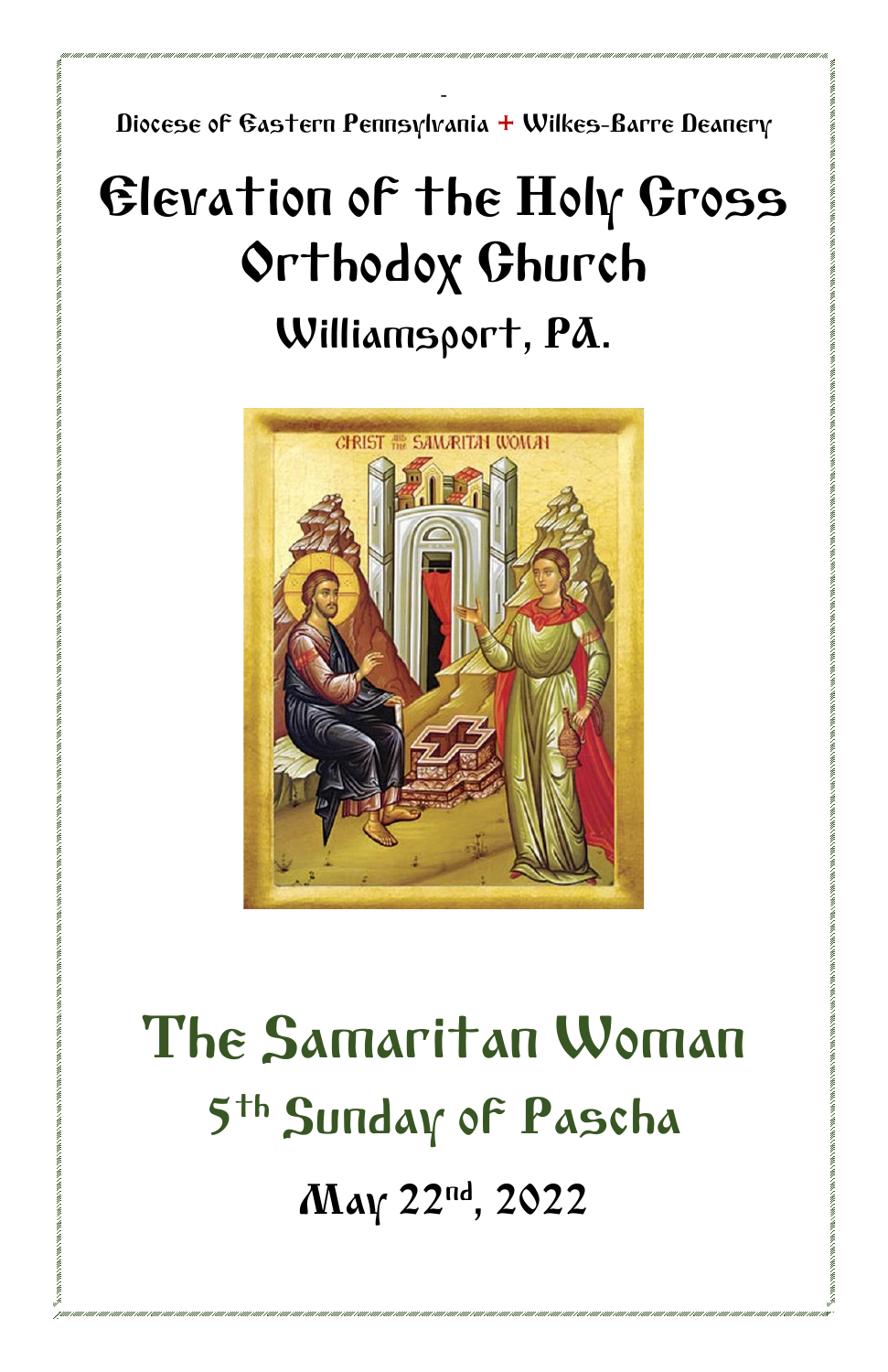## Elevation of the Holy Cross Orthodox Church

1725 Holy Cross Ln Williamsport, Pennsylvania 17701-2749 www.holycrosswilliamsport.org

Rev. Fr. Seraphim Reynolds, Pastor Office: 570.322.3020 (c) 717.576.3503 Email: priestseraphim@protonmail.com

*Today's Scripture Readings: Epistle: Acts 11:19-26, 29-30 Gospel: St. John 4:5-42*

#### *CHRIST IS RISEN! INDEED HE IS RISEN! Christos Voskrese! Voistinu Voskrese! Christos Anesti! Alithos Anesti!*

#### *A festive welcome to everyone, and especially to our visitors this morning! Please join us for some fellowship after in the Parish Hall!*

#### **Services, Events & Announcements**

+ *Compline & Adult Ed – Wednesday May 25th @ 5:30pm*

+ *Great Vespers – Saturday May 28th @ 5pm*

+ *Sunday of the Blind Man – Divine Liturgy – May 29 th @ 10am (Hours @ 9:40) Fellowship following in the Hall*

+ From the Parish Council: *Love Offerings* for the months of May thru August will be given to Phoebe Davis and her children.

+ Congratulations to Adam Armstrong upon graduating from Penn State University. May God Grant Him Many Blessed Years!

#### *Our Giving – May 15 th , 2022*

Tithes/Offerings - \$1,392.00 Online Giving - \$125.00 Candle Offerings – \$63.00 / Love Offerings - \$150.00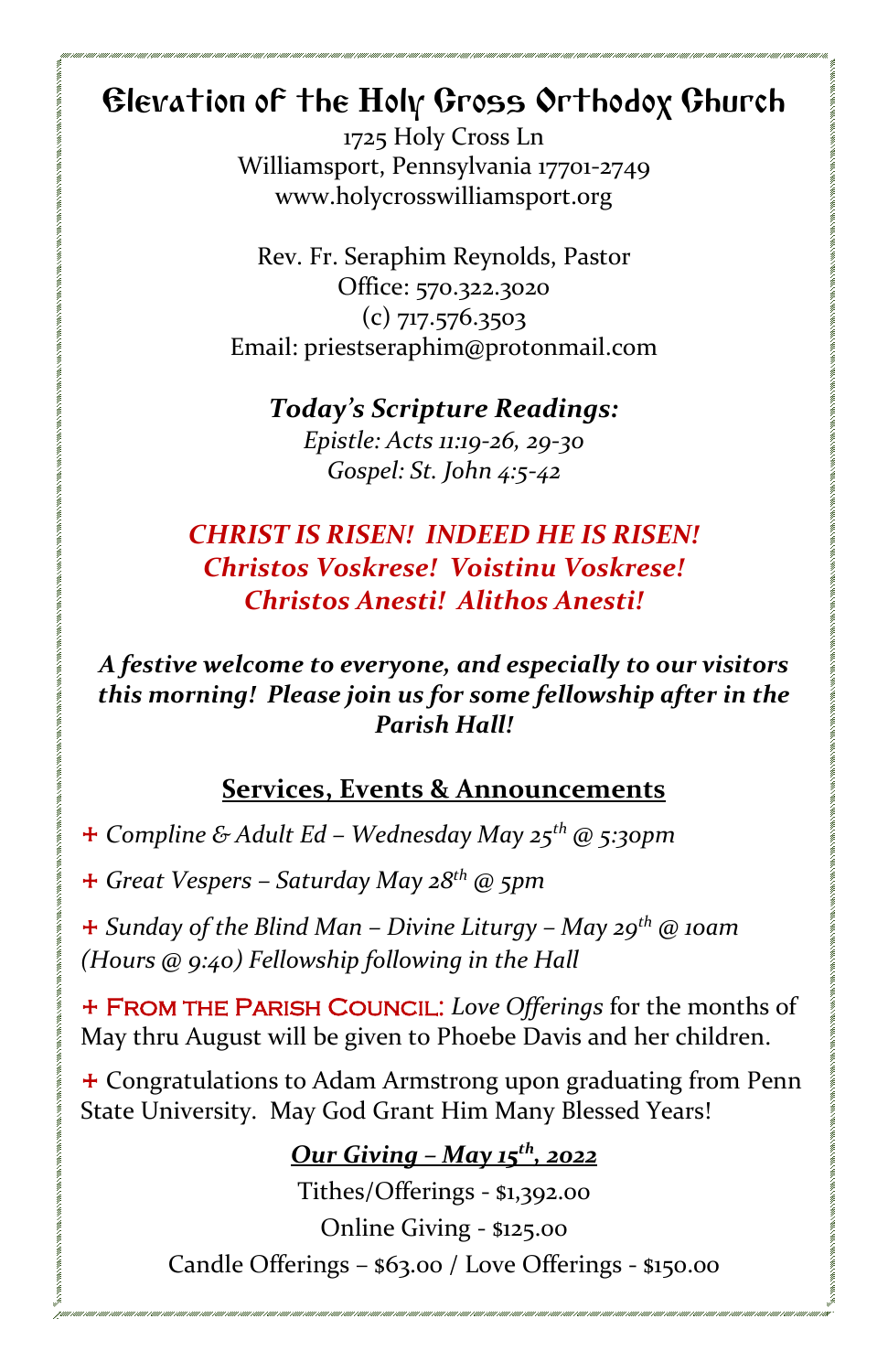*Regarding Holy Communion***:** Only those faithful who are Orthodox Christians and have **properly prepared themselves** by **fasting, prayer [i.e.,** *Prayers Before Communion***], recent confession**, and who were *at least present for the reading of the Epistle and Gospel* should approach to receive the Holy Eucharist. *We should all be at peace with each other too*. If you have any questions about Communion, please see Fr. Seraphim.

*St Photini the Samaritan Woman, and those with her (66)*

She was the Samaritan Woman who met Christ at Jacob's Well (John ch. 4). She repented and told her townsmen that she had met the Christ, for which she is sometimes called the first to proclaim the Gospel of Christ. She converted her four sisters (Phota, Photis, Parasceva, and Cyriaca), and her sons (Victor and Joses), and all of them became tireless evangelists for Christ. After the martyrdom of the holy Apostles Peter and Paul, she traveled to Carthage to proclaim the Gospel there. She, with her Christian sisters and sons, all met martyrdom under the persecutions of Nero. She is also commemorated on the Sunday of the Samaritan Woman during the Paschal season. (www.abbamoses.com)

### *Self-loathing Neither Self-esteem or Self-loathing*

Humility does not require we think poorly of ourselves, nor be given over to self-loathing. Just as we must not be over-lauding ourselves, we must not sink to a state of self-loathing, for both states have their basis in the ego. I would be the last person to suggest anyone be trapped in a state of self-hatred, or wallow in the mire of low self-esteem. I am rather concerned for those who are drawn into the sin of pride, which is the result of a false attempt at self-esteem. Feeling good about yourself is not the same as being puffed up with pride.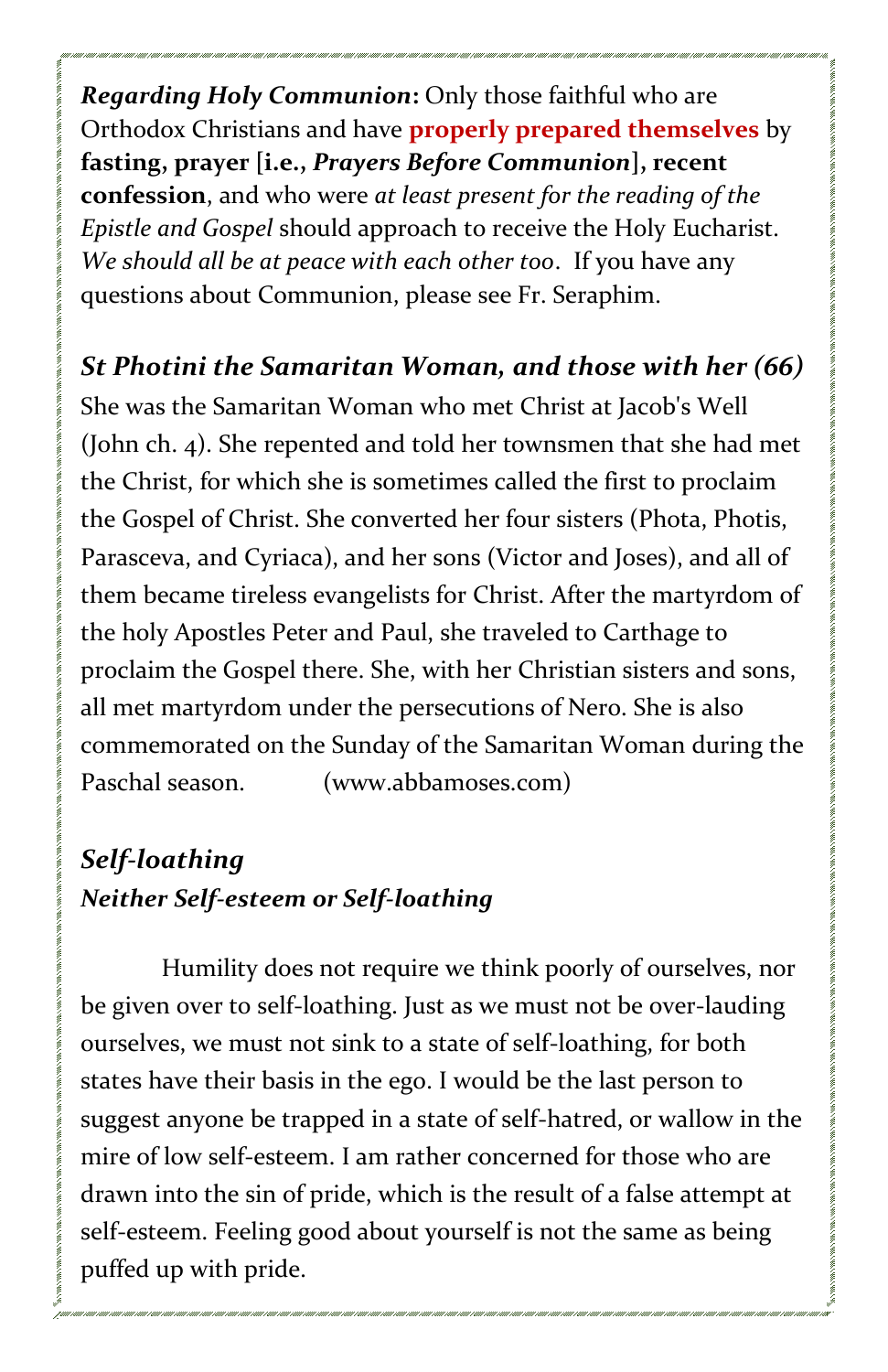C.S. Lewis wrote that it is not wrong or sinful for a pretty woman to look in a mirror and notice she possesses beauty, but it is better that she should walk away and forget about it. In the same way, it is not pride that leads us to notice we have a special gift as a musician, a writer, an orator, or are good with children. What is important for the Christian, is to give thanks to God for our gifts, while turning our face towards Christ with gratitude, thankful for the opportunity to use our gifts in service to God, and to our neighbor.

When we possess a healthy humility, we are neither filled with self-loathing, nor over-lauding, but immersing ourselves in service to the God Who created us, as we are. We do not stand like the Pharisee, giving thanks that we are not like other men, but, like the Publican, we stand before God, in all our nakedness, asking to be made whole. We confess before the Lord our unworthiness yet give thanks for the status we have as His children. We are a royal people, delivered from our sin and death by a Saviour Who came down as a servant.

I was a practicing therapist for many years, before becoming a monk. It is sometimes good for people to see a psychologist, and I've recommended such, over the years. However, the problem with psychology is to be found in its often humanistic base. *Orthodox Psychotherapy,* as expounded so beautifully by Metropolitan Hierotheos in his book by the same name, is far superior for bringing about healing.

*With love in Christ, Abbot Tryphon All Merciful Saviour Monastery, Vashon Island, WA.*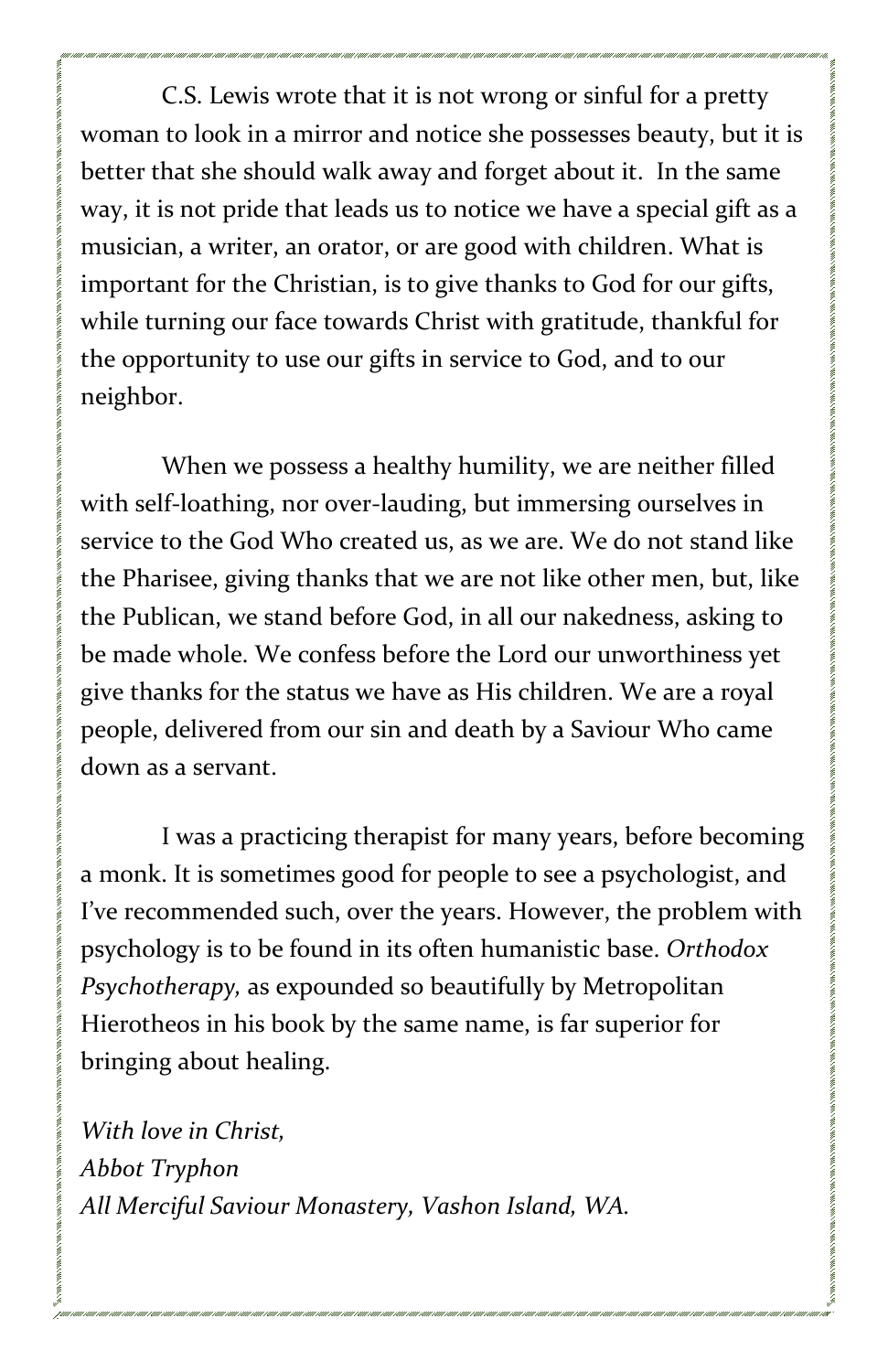Prayers For the Health and Salvation of those in need: Many Years! *Priestmonk Ambrose (Young), Abbot Tryphon, Mitred-Archpriest Nicholas (Harris), Mitred-Archpriest Daniel & Mat. Myra (Kovalak), Archpriest Moses (Berry), Pres. Eva (Koutroulelis), Pres. Rosy (Tanveer), Helen Maybo, Paul Beard, Evelyn Chabal, Phoebe Davis, Michael Kuzmiak, Juliana Matusiak, & those suffering in Ukraine.*

Prayers for the Newly Departed: Memory Eternal! *His Beatitude, Metropolitan HILARION (Kapral) +5/16, His Eminence, Archbishop PAUL (Gassios) +4/24, Protodeacon Nicodemus Myers +4/29, Matushka Helen Kuchta +5/6 & those who have lost their lives in Ukraine.*

**Looking for a unique gift or need to buy groceries (or maybe gas)? See Mat. Mary and pick up some Giant gift cards! Our Parish receives 5% of the sales of these cards, and it's a simple way to generate a little income. Available in denominations of \$25 or \$100.**